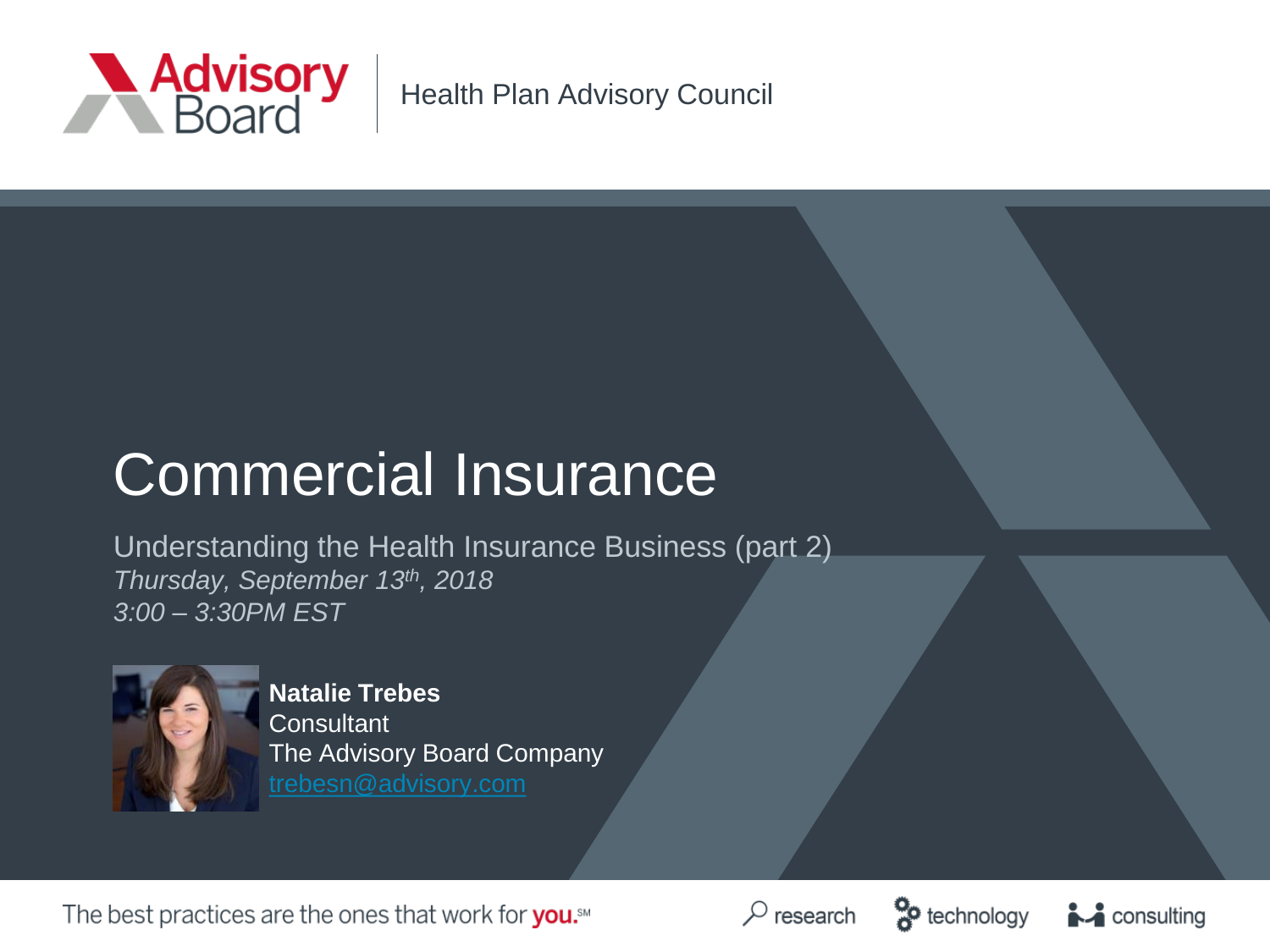6

### Overview of Commercial Insurance

Major Trends Impacting Commercial Insurance Plans

Key Advisory Board Resources for Commercial Insurance Plans

2

1

3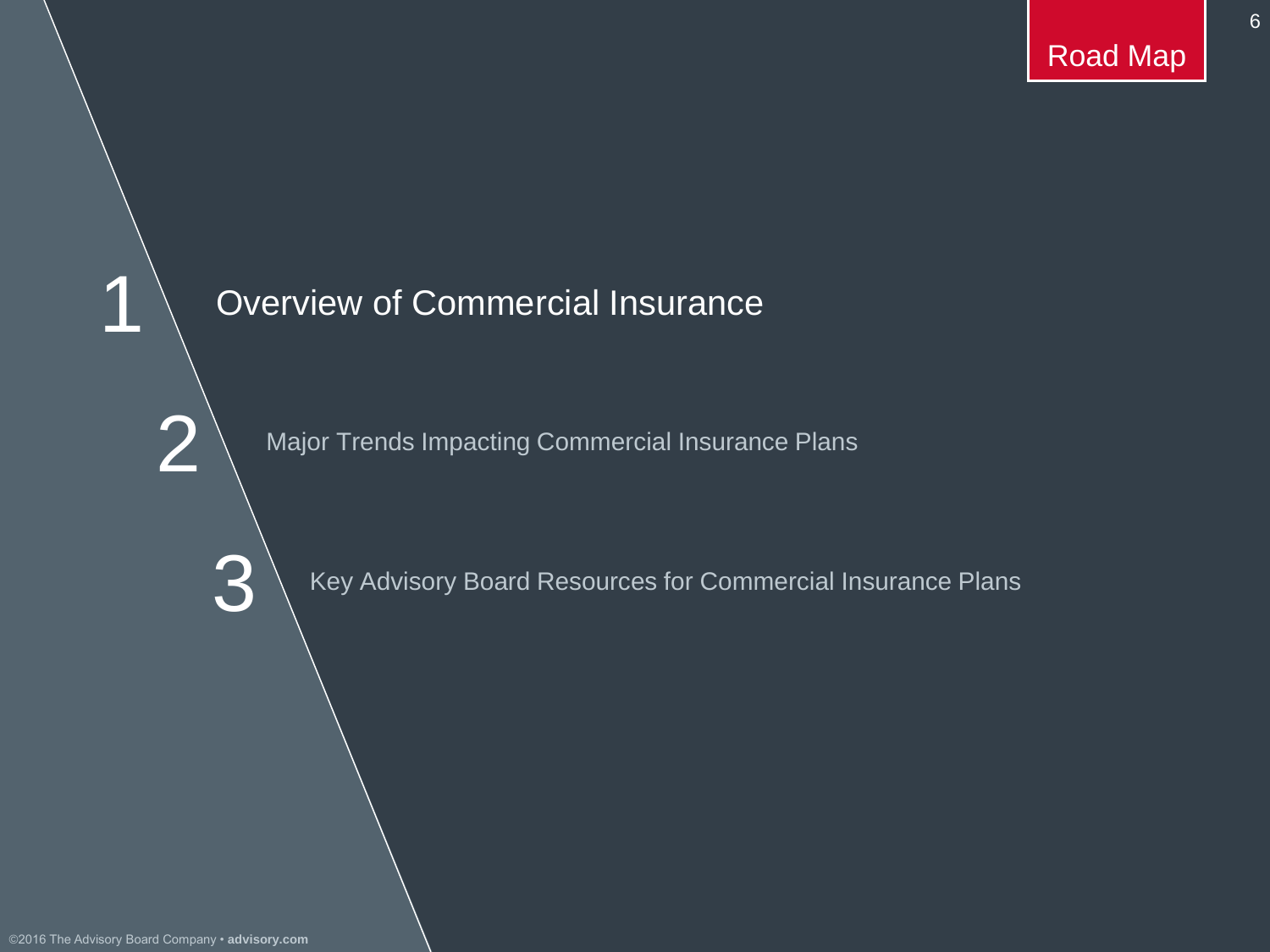## **Commercial Insurers Sell to Employers, Individuals**



1) The small group definition was originally legislated to change to up to 100 employees for coverage in 2016, but the Protecting Affordable Coverage for Employees (PACE) Act of 2015 amended this change and leaves definition determination to the discretion of state regulators. For 2016, only California, Colorado, New York, and Vermont have expanded the definition of small group to up to 100 employees.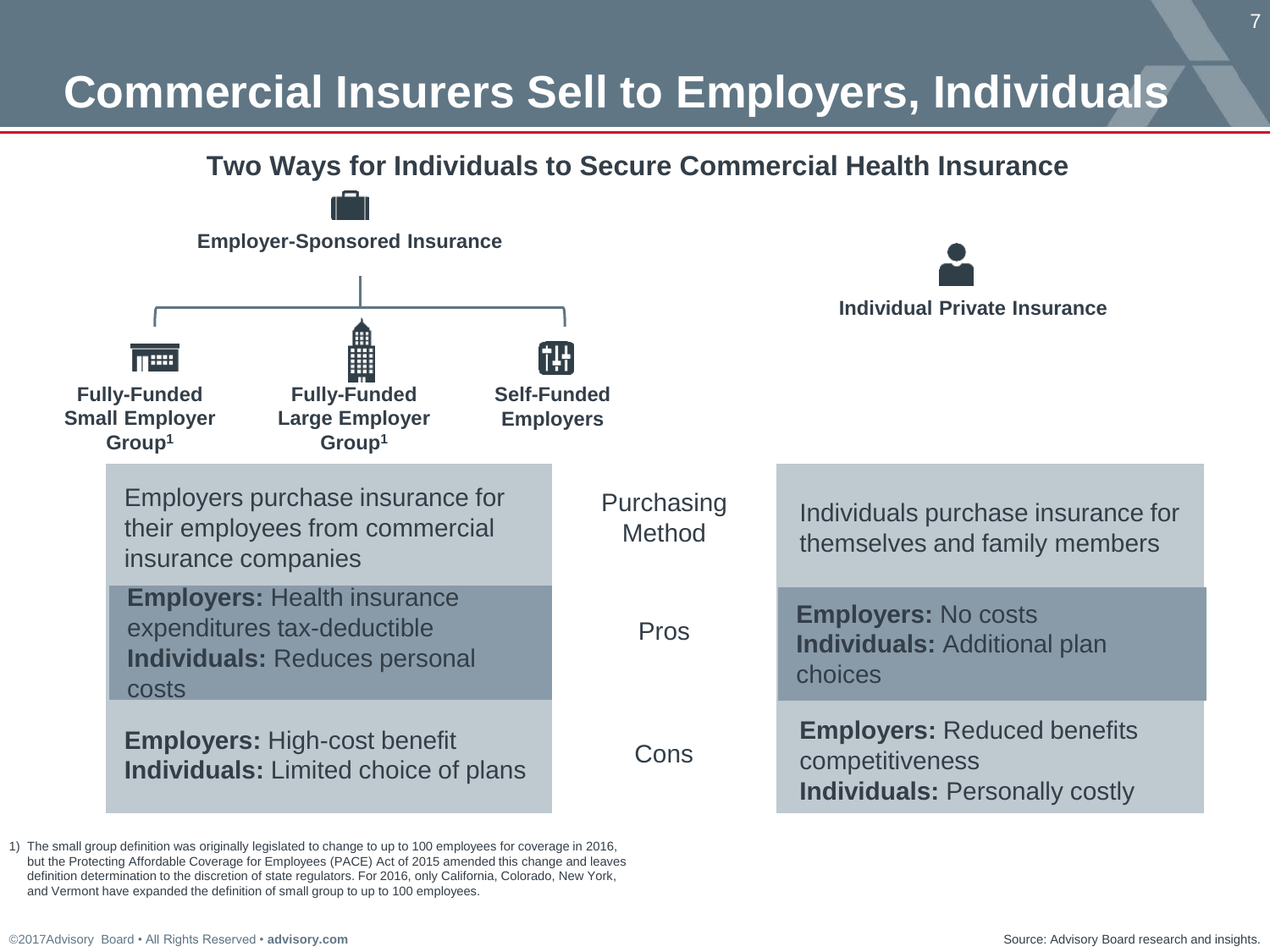## **Health Insurance Exchanges an Evolving Market**

### A New Marketplace for Individual Insurance

### **Characteristics of Health Plans in ACA Marketplaces**



No denial due to pre-existing conditions ("guaranteed issue")



Premiums can only vary by age, tobacco use, family status, benefit design, and geography ("adjusted community rating")



Four metal tiers: bronze, silver, gold, and platinum



Essential Health Benefits and free preventive services **Not to be confused with** 



Subsidies available up to 400% of FPL

### **State Decisions on Marketplace Participation, 2018**





private exchanges!

Source: "State Health Insurance Marketplace Types, 2018," Kaiser Family Foundation, http://kff.org/health[reform/state-indicator/state-health-insurance-marketplace-types/; "Drivers of 2017 Health Insurance](http://kff.org/health-reform/state-indicator/state-health-insurance-marketplace-types/)  [Premium Changes," American Academy of Actuaries, https://www.actuary.org/content/drivers-2017-health](https://www.actuary.org/content/drivers-2017-health-insurance-premium-changes-0)insurance-premium-changes-0;Advisory Board interviews and analysis.

8

1) Federal poverty level.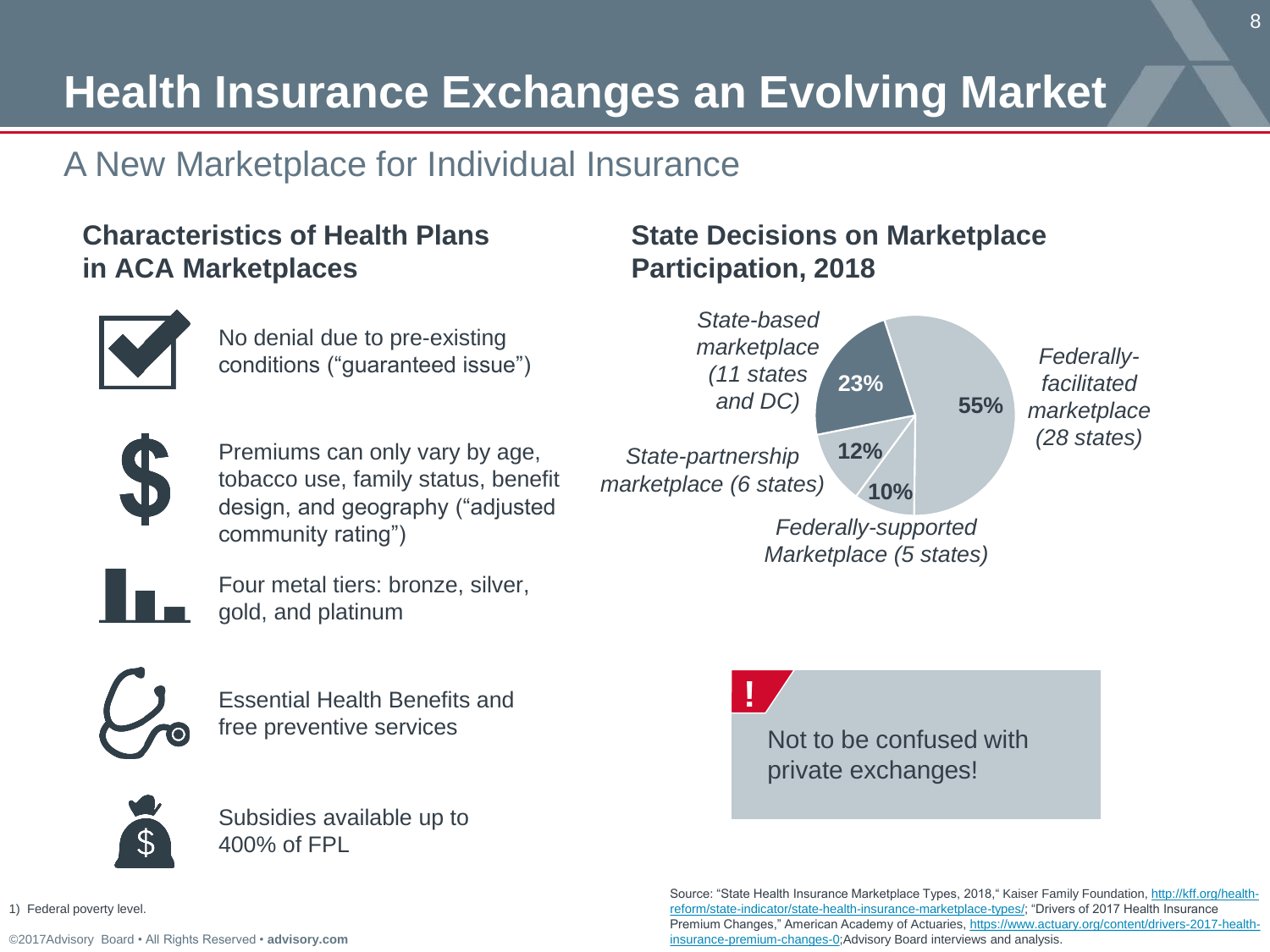## **For Payers, a Relatively Limited Impact**

### Despite Political Significance, Exchanges Only a Small Segment of Market

### **Approximate Coverage of US Population by Payer Sector**

*As of 2018*



1) Student, IHS, CH+.

[©2017Advisory Board • All Rights Reserved •](https://www.advisory.com/) **advisory.com**

Source: KFF, "Marketplace Enrollment, 2014-2018," https://www.kff.org/health-reform/state-indicator/marketplace[enrollment-2014-2017; Gaba, C., "Healthcare Coverage Breakout for the Entire U.S. Population in 1 Chart,"](https://www.kff.org/health-reform/state-indicator/marketplace-enrollment-2014-2017)  *ACASignups.net*, March 28, 2016, available at: http://acasignups.net/16/04/18/show-your-work-healthcarecoverage-breakout-entire-us-population-1-chart; Health Care Advisory Board interviews and analysis.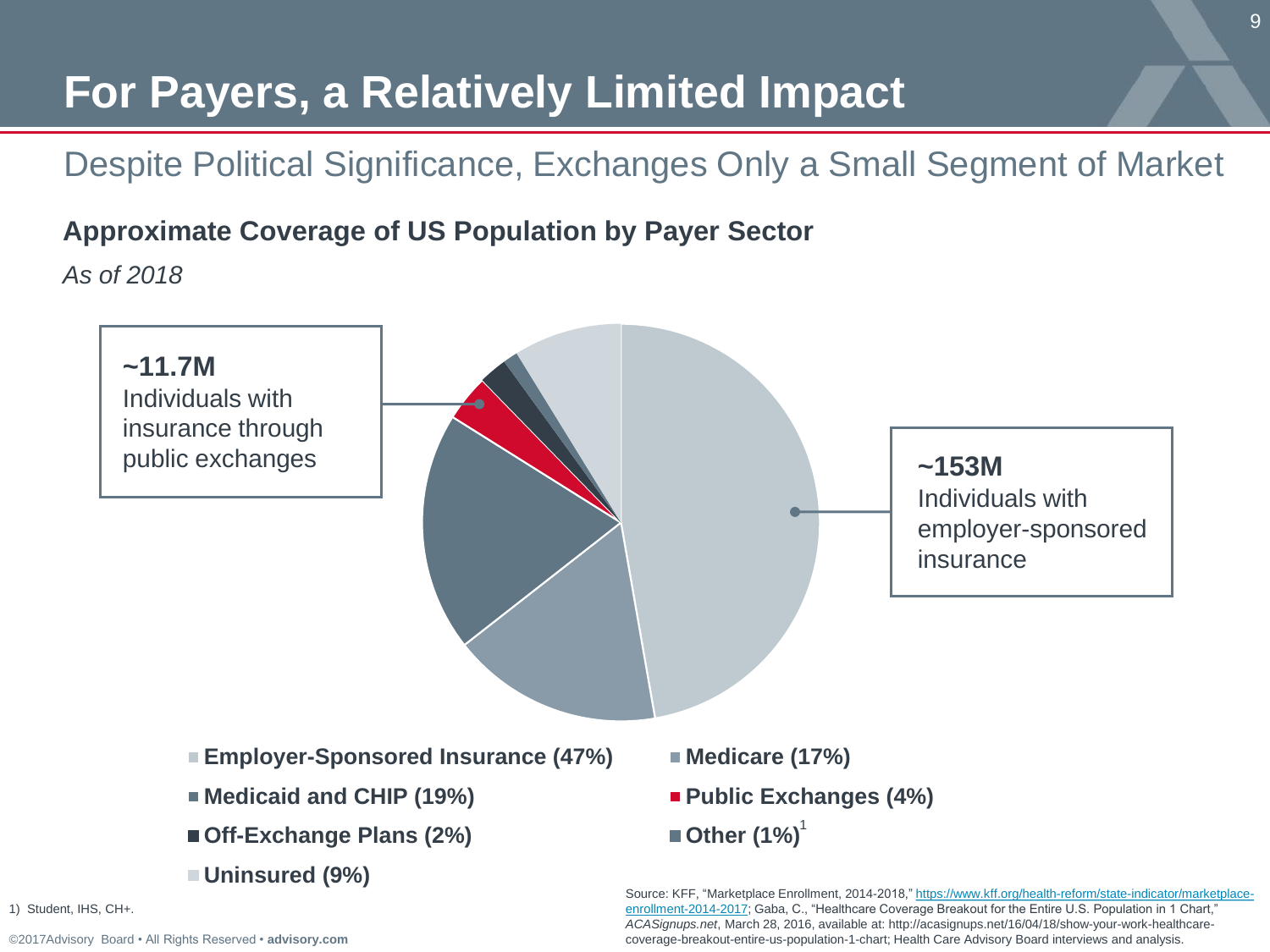## **Challenges in the Face of New Market Realities**

### Key Commercial Payer Challenges



#### **Employers seeking new ways to control expenses**

As health benefits costs continue to rise with little inflection from member cost sharing, employers are putting more pressure on plans and exploring new ways to actively manage costs themselves



#### **Exchange market uncertainties**

Regulatory changes, implementation failures and the influx of inexperienced, less-healthy and high-cost enrollees undermine health plan ability to predict future costs



#### **Consumers are demanding hands-on support**

Partly due to increased cost sharing, consumers have greater incentive to choose cost-effective health services but expect plans to guide them through this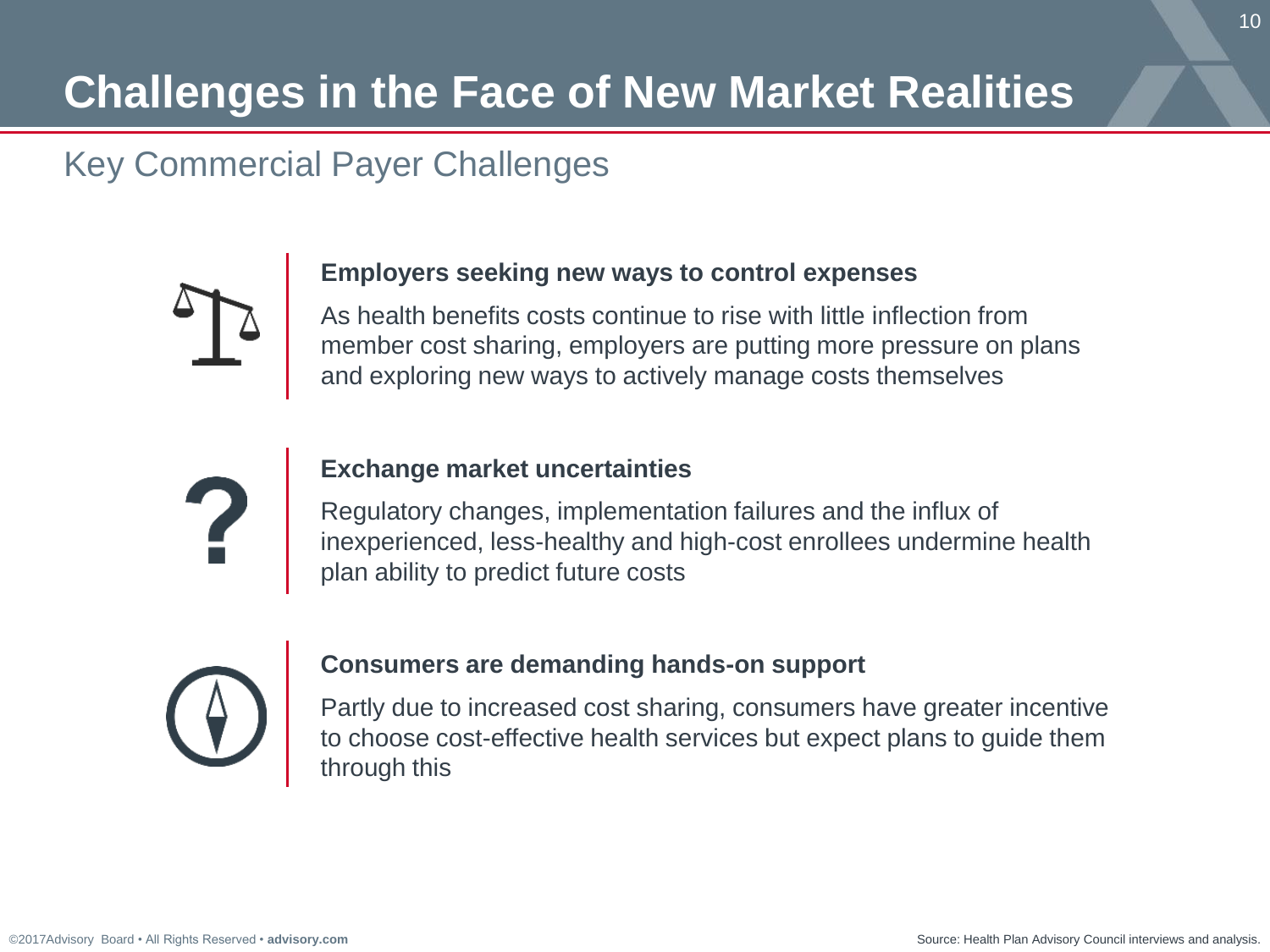11

Overview of Commercial Insurance

Major Trends Impacting Commercial Insurance Plans

Key Advisory Board Resources for Commercial Insurance Plans

2

1

3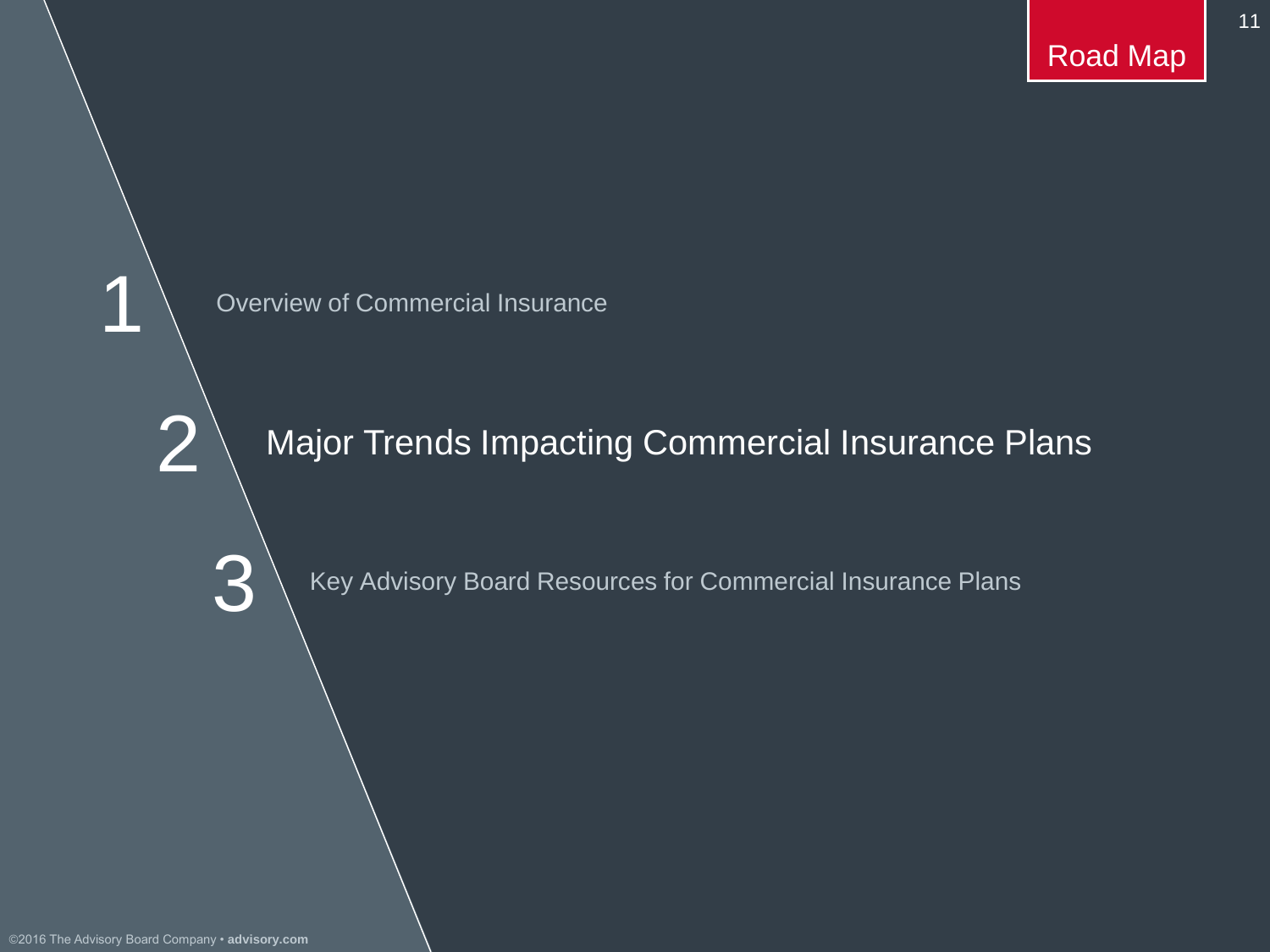## **Challenges in the Face of New Market Realities**

### Key Commercial Payer Challenges

#### **Employers seeking new ways to control expenses**

As health benefits costs continue to rise with little inflection from member cost sharing, employers are putting more pressure on plans and exploring new ways to actively manage costs themselves



#### **Exchange market uncertainties**

Regulatory changes, implementation failures and the influx of inexperienced, less-healthy and high-cost enrollees undermine health plan ability to predict future costs



#### **Consumers are demanding hands-on support**

Partly due to increased cost sharing, consumers have greater incentive to choose cost-effective health services but expect plans to guide them through this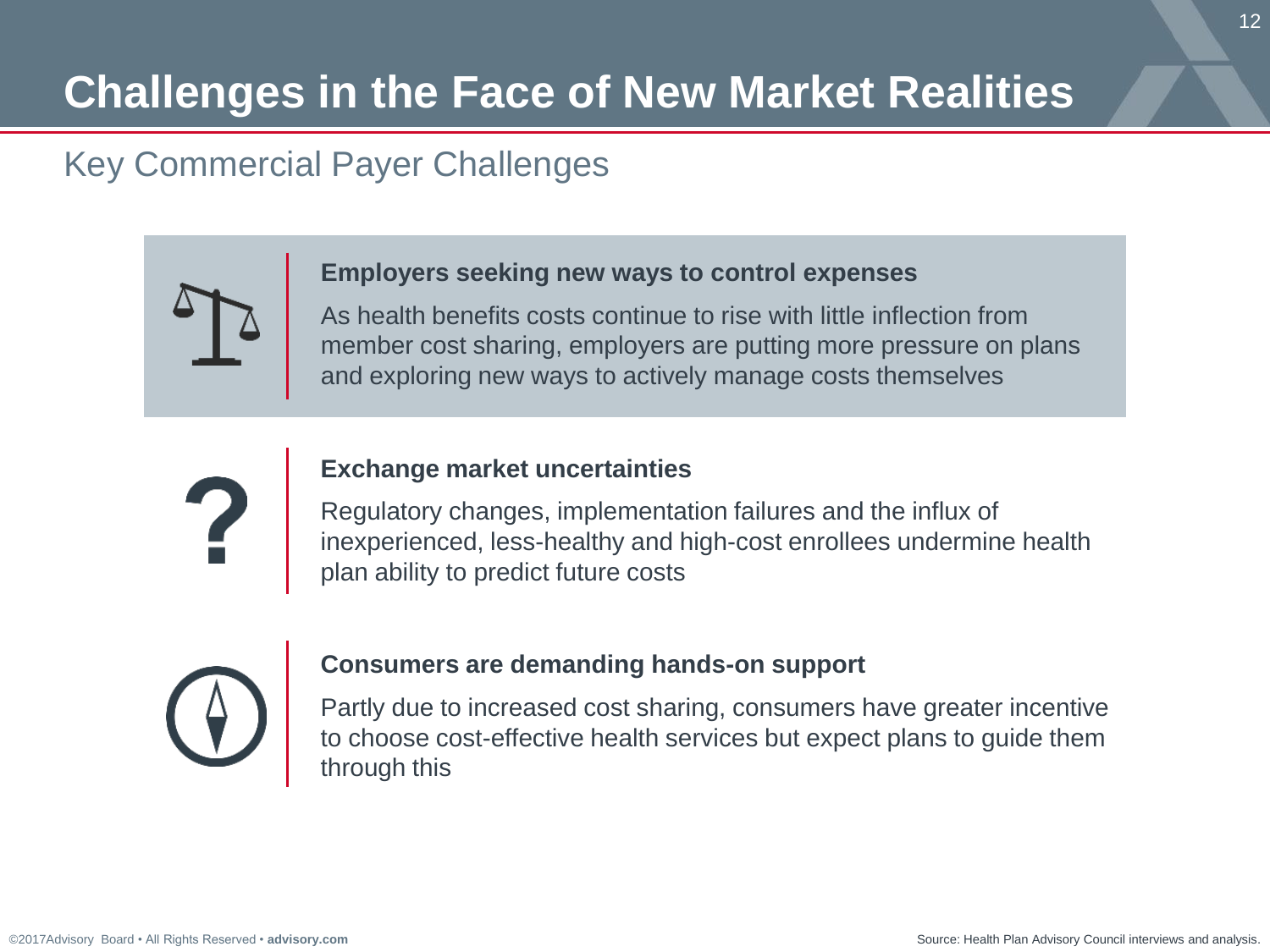## **Employer Health Spending Continues to Grow**

### Bracing for Accelerations in Spending in 2018

### **Employer Health Care Spending Continues to Rise**

*Percent Change in Annual Spending Per Person, Relative to Previous Year* 



#### **Exact Projections Vary, But Wide Expectations of Accelerated Spending Growth in 2018**

### **Willis Towers Watson III'IIII**

"U.S. employers expect their health care costs to increase by 5.5 percent in 2018, up from a 4.6 percent increase in 2017"



"PwC's Health Research Institute (HRI) anticipates a 6.5 percent growth rate for calendar year 2018, half a percentage point higher than in 2017"

### **AS MERCER**

"Average per-employee health benefit cost is predicted to rise by 4.3 percent in 2018, the highest since 2011"

Source: HCCI, "2016 Health Care Cost and Utilization Report," January 2018; Willis Towers Watson, "Best Practices in Health Care Employer Survey Report," January 31, 2018; PwC, "Medical cost trend: Behind the numbers 2018," June 2017; Mercer, "Mercer Survey Shows Employers Face a 4.3% Increase in 2018 US Health Benefit Cost, Highest Since 2011, But Trend Stable," September 18, 2017; Health Care Advisory Board interviews and analysis.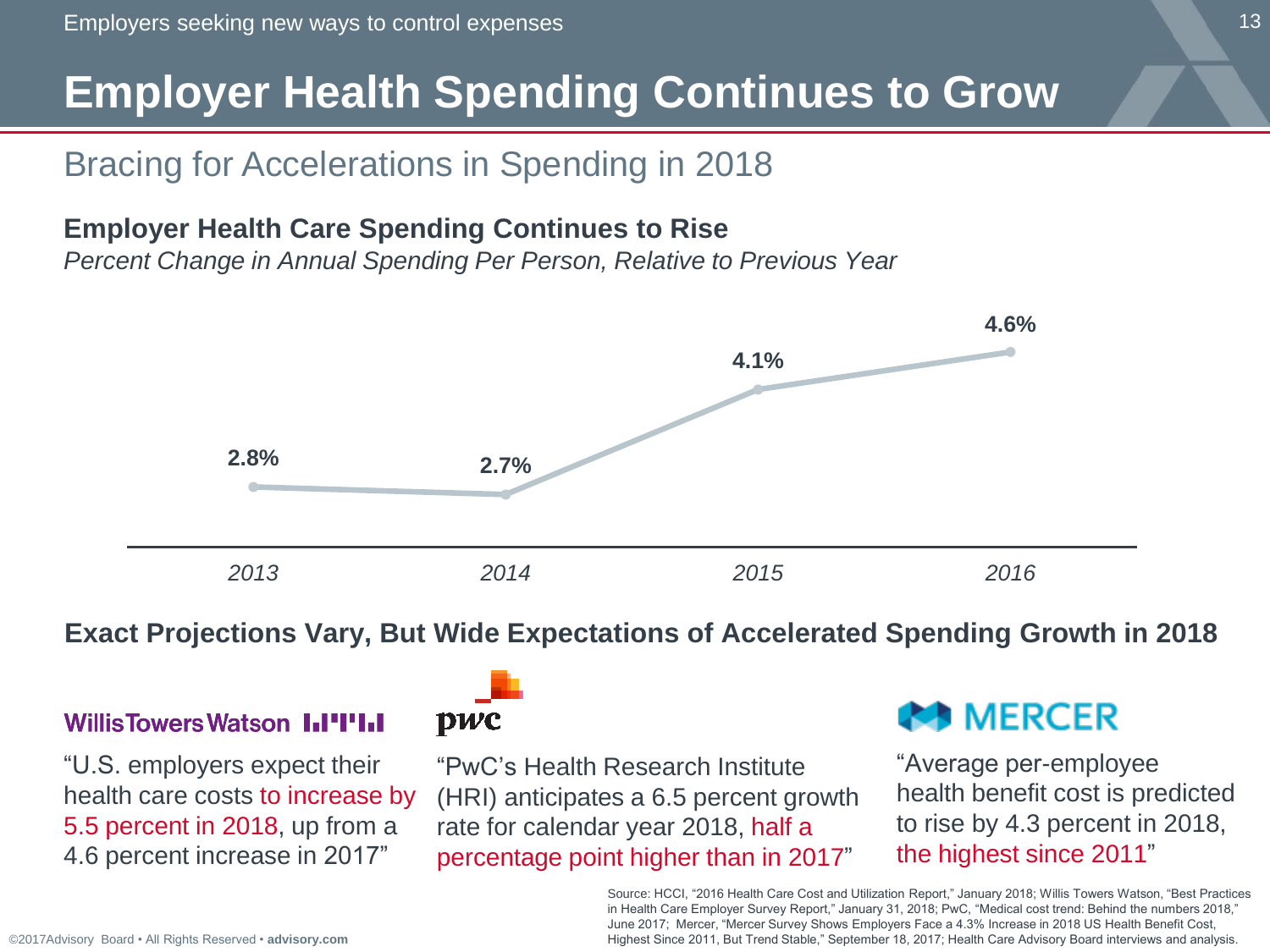## **Adding New Layers of Control**

### Embracing Activation in Addition to Delegation

### **Spectrum of Options for Controlling Health Benefits Expense**

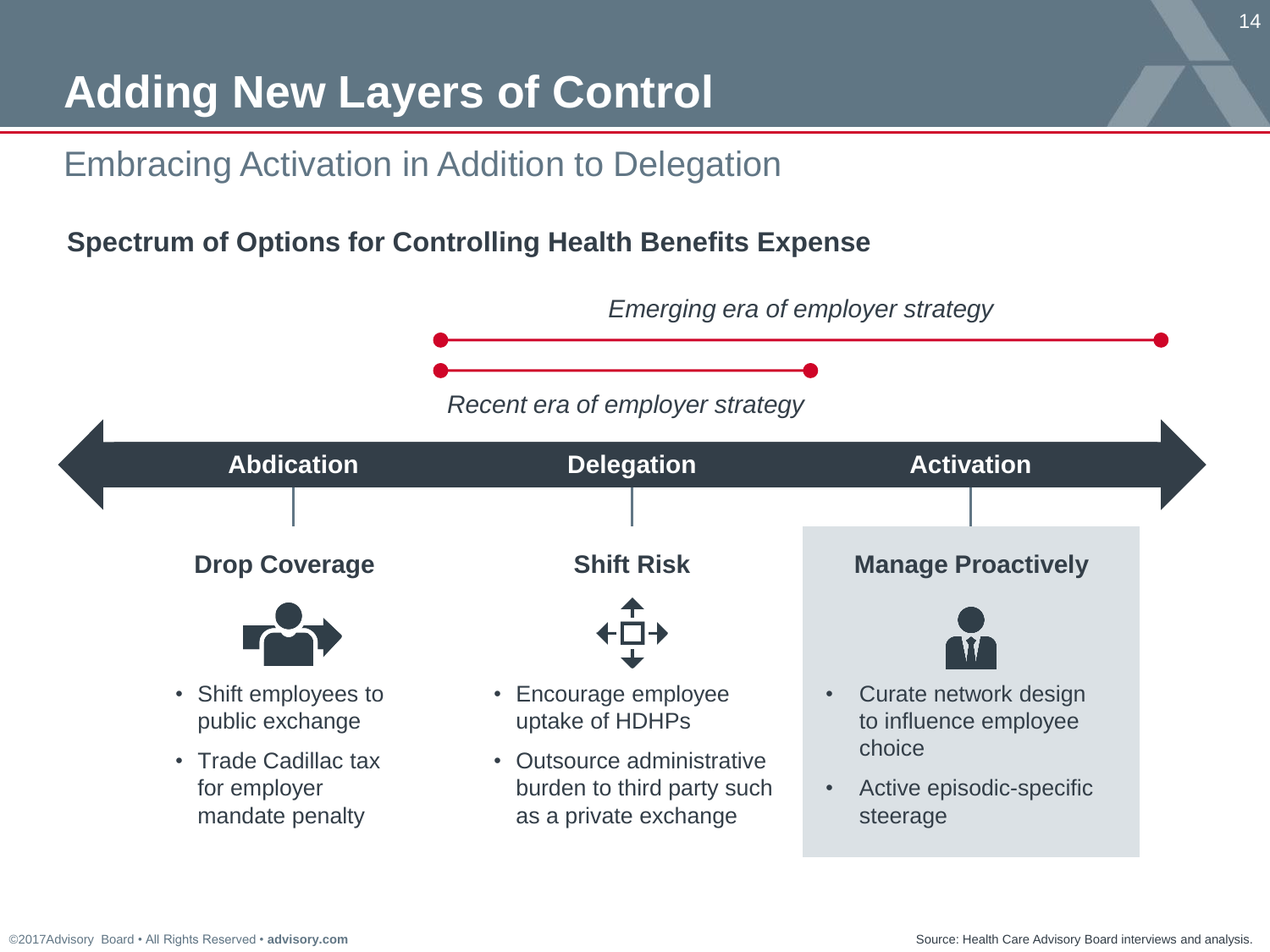## **Some Renewed Interest in Direct ACO Contracting**

### Limited Signs of Trend Coming to Fruition

### **Large Employers Expressing More Interest in Direct ACO Contracts**



Source: Livingston S, "Left Out of the Game: Health Systems Offer Direct-to-Employer Contracting to Eliminate Insurers," *Modern Healthcare,* January 27, 2018; Minemyer P, "Disney Contracts Directly with Orlando Health, Florida Hospital for New HMO Plans," *Fierce Healthcare,* February 6, 2018; Baylor Scott & White Health*,* "Baylor Scott & White Quality Alliance Collaborates With Dallas Area Rapid Transit to Improve Quality and Health Care Affordability," September 27, 2017; Emory*, "*Emory Healthcare and Walmart Collaborate on Employee Health, Spine Surgery and Joint Replacement Surgery," April 19, 2018; PwC, "Medical Cost Trend: Behind the Numbers 2019," June 2018; Health Care Advisory Board interviews and analysis.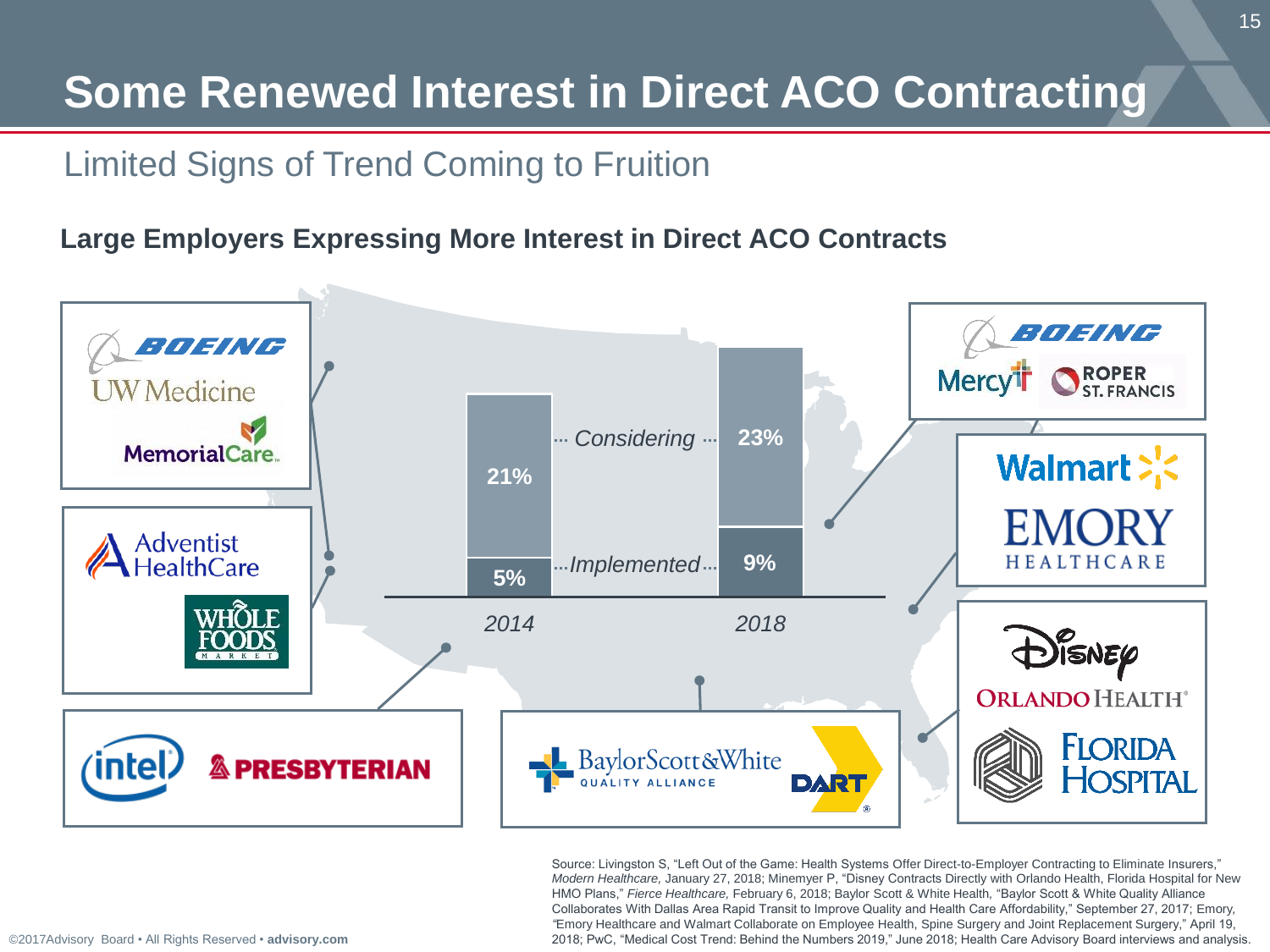## **Health Care's Latest Disruptor?**

### New Employer Coalition Takes Aim at Health Care Costs



**The ballooning costs of healthcare act as a hungry tapeworm on the American economy…**we share the belief that putting our collective resources behind the country's best talent can, in time, check the rise in health costs while concurrently enhancing patient satisfaction and outcomes." *Warren Buffett*

*Berkshire Hathaway Chairman and CEO*

#### **PRESS RELEASE: Amazon, Berkshire Hathaway and JPMorgan Chase & Co. to partner on U.S. employee healthcare**

"The three companies, which bring their scale and complementary expertise to this long-term effort, will pursue this objective through an independent company that is free from profit-making incentives and constraints. **The initial focus of the new company will be on technology solutions** that will provide U.S. employees and their families with simplified, high-quality and transparent healthcare at a reasonable cost."

*Business Wire*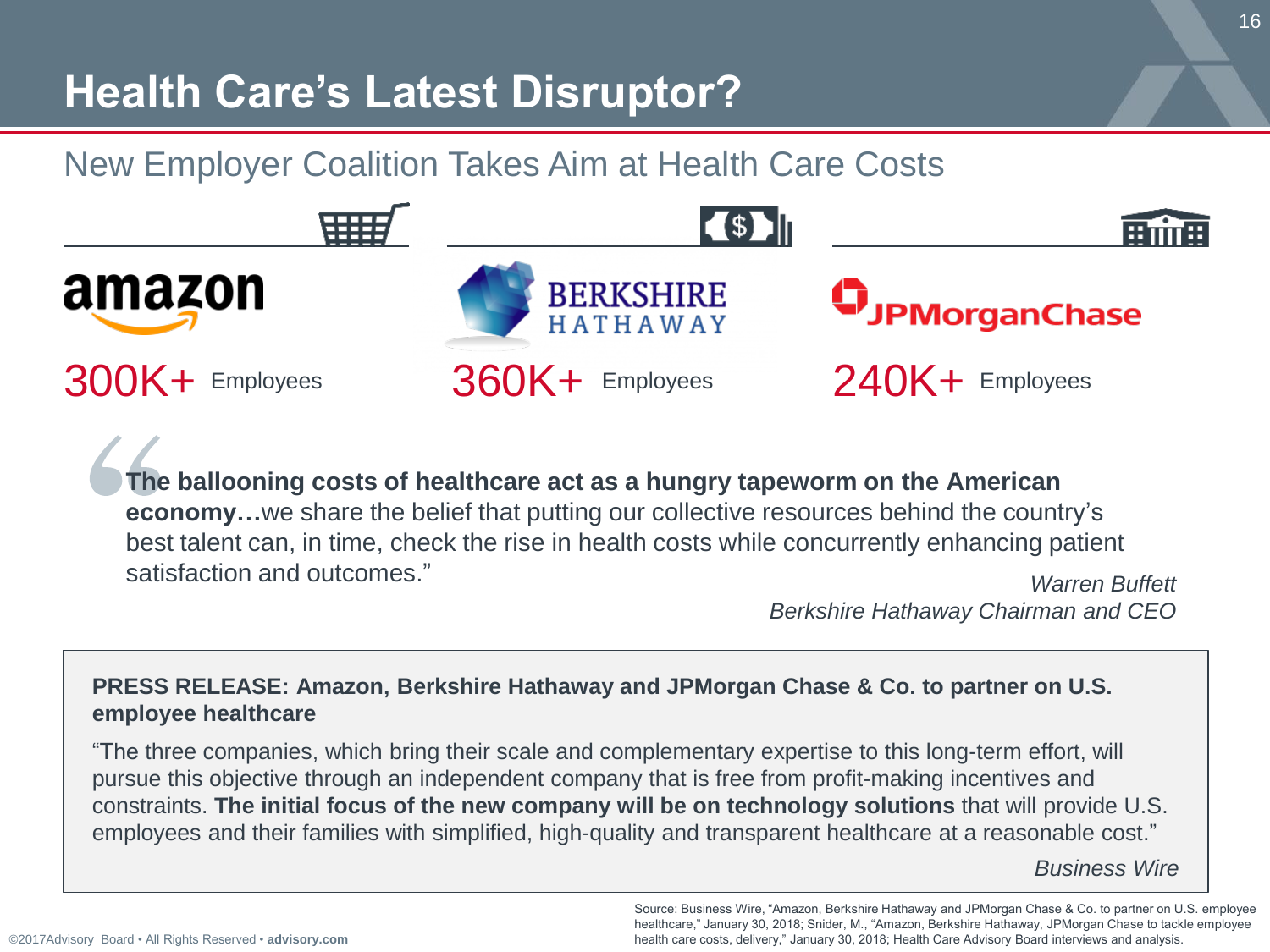## **Risk Square(d)**

### Employers Also Willing to Hold Employees Responsible for Network Use

selecthealth

### **Stakeholder Responsibilities in SelectHealth SHARE Product**

廳

Y

### **Employer Employee**

- Exclusively offer SelectHealth SHARE
- Offer qualified HDHP
- Fund employer matched HSA
- Contribute 70% of premium

### **Provider**

- Comply with standards and best practices
- Participate in specified staff meetings
- Accurate and timely coding and billing
- Use certified EMR



o0e

+≡≡

- Establish an HSA
- Select PCP
- Engage in SelectHealth Healthy Living wellness program
- Get preventive screening exams

### **Health Plan**

- Propose incentives for employers to engage in SelectHealth Share (Up to 4% guaranteed yearly rate)
- Implement population health and wellness programs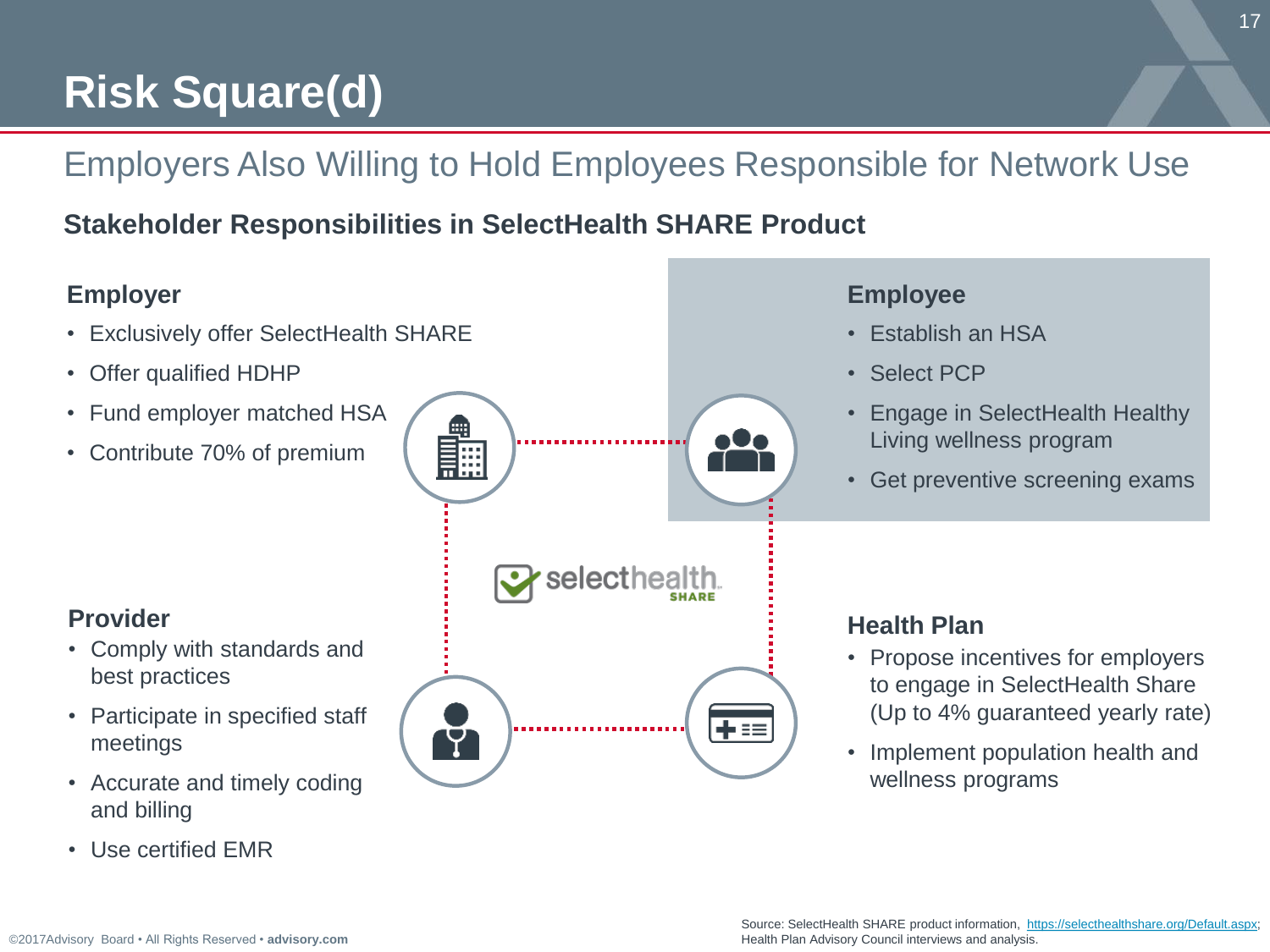## **Challenges in the Face of New Market Realities**

### Key Commercial Payer Challenges



#### **Employers seeking new ways to control expenses**

As health benefits costs continue to rise with little inflection from member cost sharing, employers are putting more pressure on plans and exploring new ways to actively manage costs themselves

#### **Exchange market uncertainties**

Regulatory changes, implementation failures and the influx of inexperienced, less-healthy and high-cost enrollees undermine health plan ability to predict future costs



#### **Consumers are demanding hands-on support**

Partly due to increased cost sharing, consumers have greater incentive to choose cost-effective health services but expect plans to guide them through this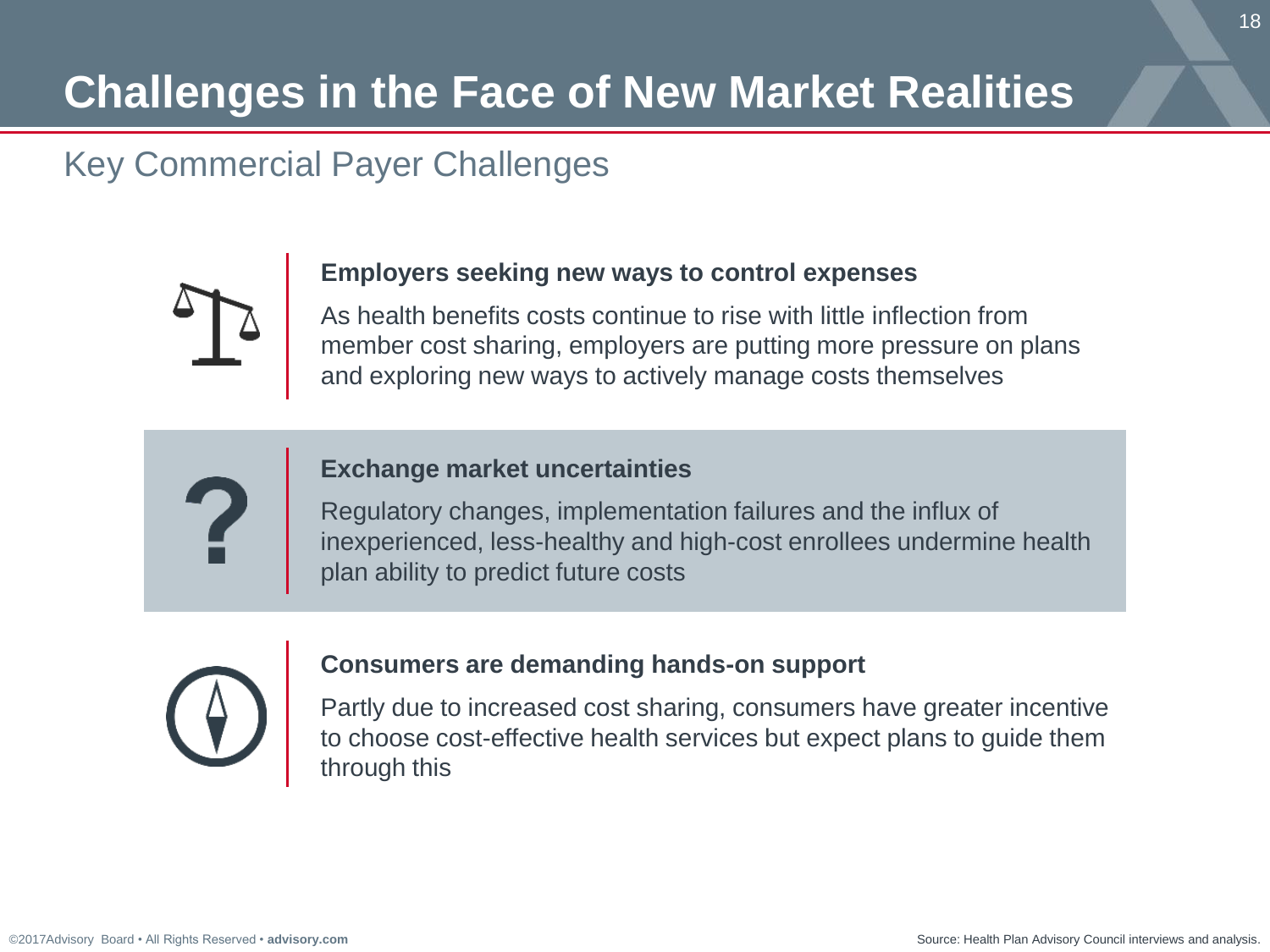## **The ACA Takes a One-Two Punch**

### **HHS Halts CSR<sup>1</sup>Payments…**

Based on guidance from the Department of Justice, the Department of Health and Human Services has concluded that there is no appropriation for cost-sharing reduction payments to insurance companies under Obamacare. In light of this analysis,

**the Government cannot lawfully make the cost-sharing reduction payments.**"

> *White House Press Office Oct. 12th 2017*

#### **…And Congress Guts Individual Mandate**

 $\boldsymbol{\mathcal{N}}$ 

## ≈8.6M

**Estimated increase in number of uninsured** due to elimination of individual mandate penalty, 2018-2027

### **Despite Changes, Uncertainty 2018 Exchange Enrollment Relatively Stable**

*Plan Selections in the Marketplaces, 2014-2018*



1) Cost-sharing reduction.

2) Open enrollment period.

[©2017Advisory Board • All Rights Reserved •](https://www.advisory.com/) **advisory.com**

Source: Jost T, "Administration's Ending Of Cost-Sharing Reduction Payments Likely to Roil Individual Markets," *Health Affairs Blog*, Oct. 2017; CBO, "Federal Subsidies for Health Insurance Coverage for People Under Age 65: 2018-2028," May 2018; The Daily Briefing, "Side-by-Side: How the GOP Tax Bills Would Affect Health Care," December 18, 2017; CMS, "Health Insurance Marketplaces 2017 Open Enrollment Period Final Enrollment Report: November 1, 2016-January 31, 2017," March 15, 2017; Health Care Advisory Board interviews and analysis.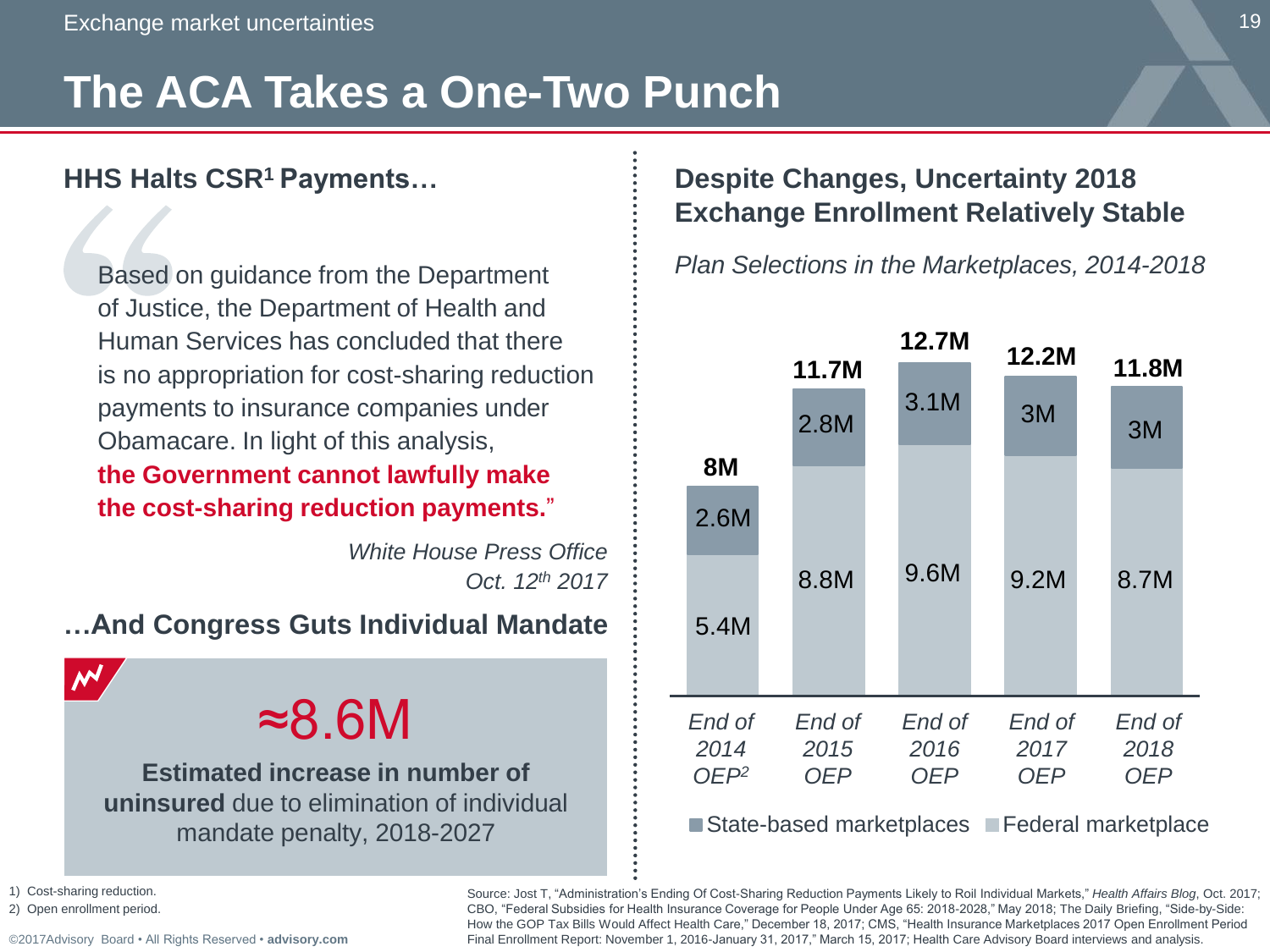## **Enrollment Impact Highly Variable State-by-State**

### **Change in Marketplace Enrollment, 2017-2018**

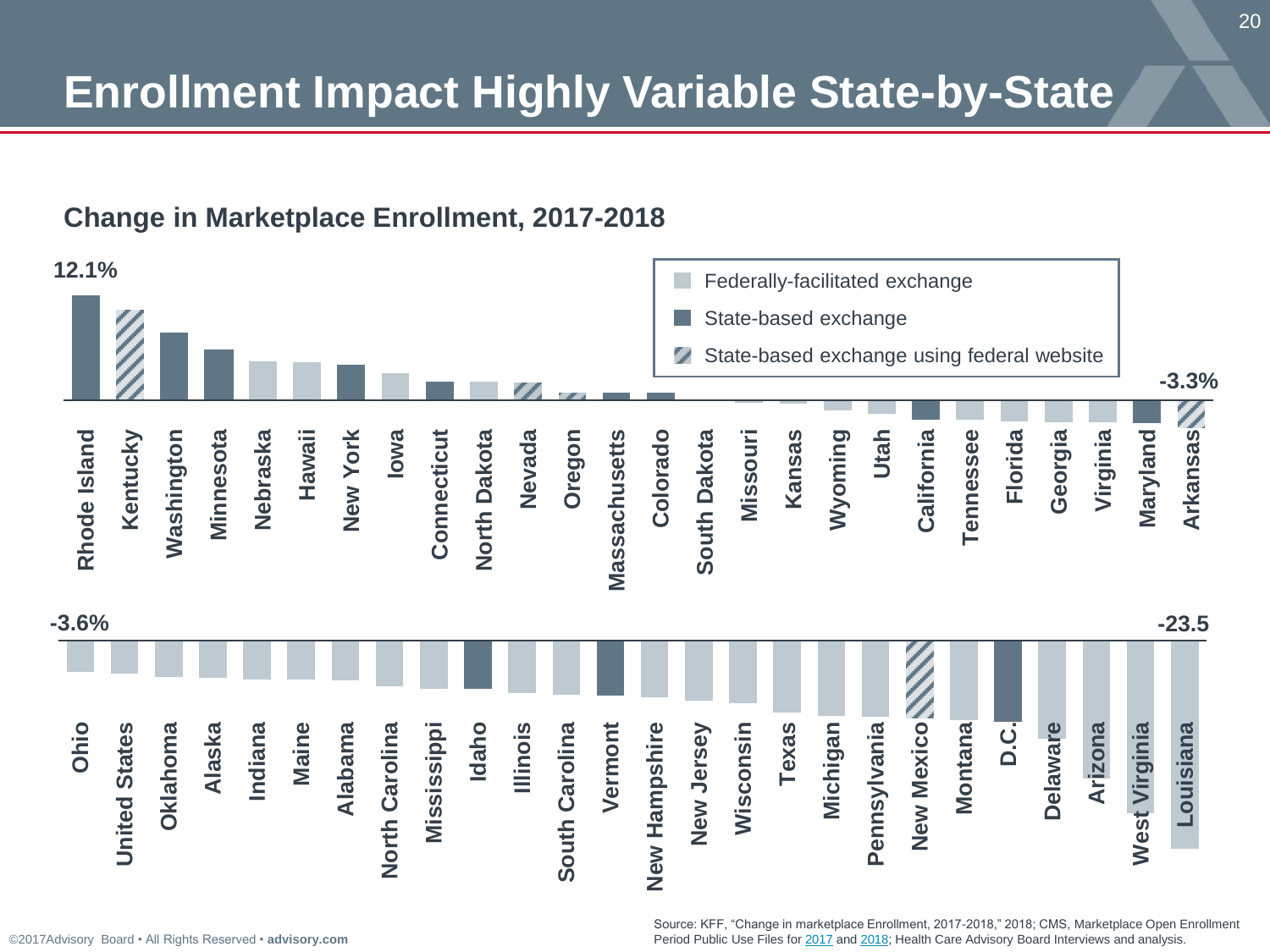## **Market Instability Offering Threats and Opportunities**

### Some Established Carriers Scaling Back, Others Pursuing Growth

### **Some Insurers Scaling Back Participation**

**aetna** 4 State exchanges Aetna is

Anthem.

State exchanges Anthem<br>is departing in 2018

We cannot broadly serve [the exchange market] on an effective and sustained basis."

> *Stephen J. Hemsley CEO of UnitedHealth Group*

### **Other Insurers Growing Presence**

9

**OSCC** 9

**CENTENE®** 

State exchanges Oscar is expanding in or entering in 2018 and 2019

State exchanges Centene has expanded in or entered in 2018

"Based on the interest we have from leading health systems across the country and the receptivity from members we currently serve in the Colorado market, Bright is primed to scale very quickly over the next few years."

> *Company Statement Bright Health*

### **Difficulties Facing Exchange Plans** Abuse of special enrollment period Ending Monthly CSR Payments Inaccurate risk adjustment Adverse selection

Source: "Insurer Participation on ACA Marketplaces, 2014-2018",Kaiser Family Foundation, Nov. 2017; Luhby T, "Obamacare shoppers find fewer insurer choices on exchanges" *CNN News*, Nov 2017; The Affordable Care Act in 2014: Significant Insurer Losses Despite Substantial Subsidies" Mercatus Center, George Mason University; Sachdev A, "Blue Cross Parent Lost \$1.5 Billion on Individual Health Plans Last Year" *Chicago Tribune*, Mar. 2016; Commonwealth Fund," Aug. 2016; Haefner M, ["Who's in and who's out?: 15 updates on insurers' 2018 ACA exchange participation"](https://www.beckershospitalreview.com/payer-issues/who-s-in-and-who-s-out-15-updates-on-insurers-2018-aca-exchange-participation.html) *Becker's Hospital Review*, June 2017; Migneault J, "New Insurers Enter Health Insurance Exchanges for 2018," HealthPayer Intelligence, June 23, 2017; Grayson K, "Minneapolis insurance startup Bright Health lands \$160M, Minneapolis/St. Paul Business Journal, June 1, 2017; "Health Care Advisory Board interviews and analysis.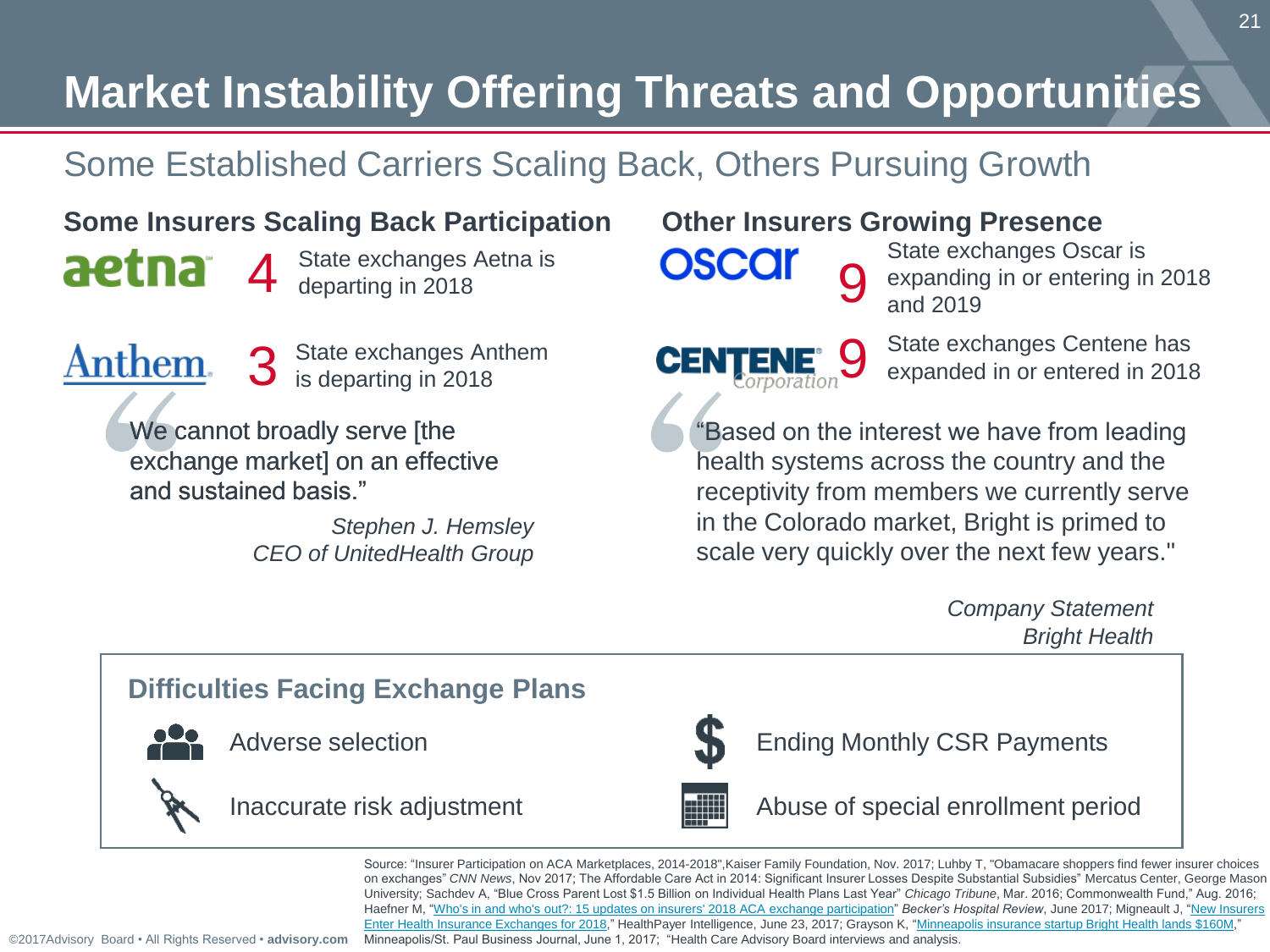## **Challenges in the Face of New Market Realities**

### Key Commercial Payer Challenges



#### **Employers seeking new ways to control expenses**

As health benefits costs continue to rise with little inflection from member cost sharing, employers are putting more pressure on plans and exploring new ways to actively manage costs themselves



#### **Exchange market uncertainties**

Regulatory changes, implementation failures and the influx of inexperienced, less-healthy and high-cost enrollees undermine health plan ability to predict future costs



#### **Consumers are demanding hands-on support**

Partly due to increased cost sharing, consumers have greater incentive to choose cost-effective health services but expect plans to guide them through this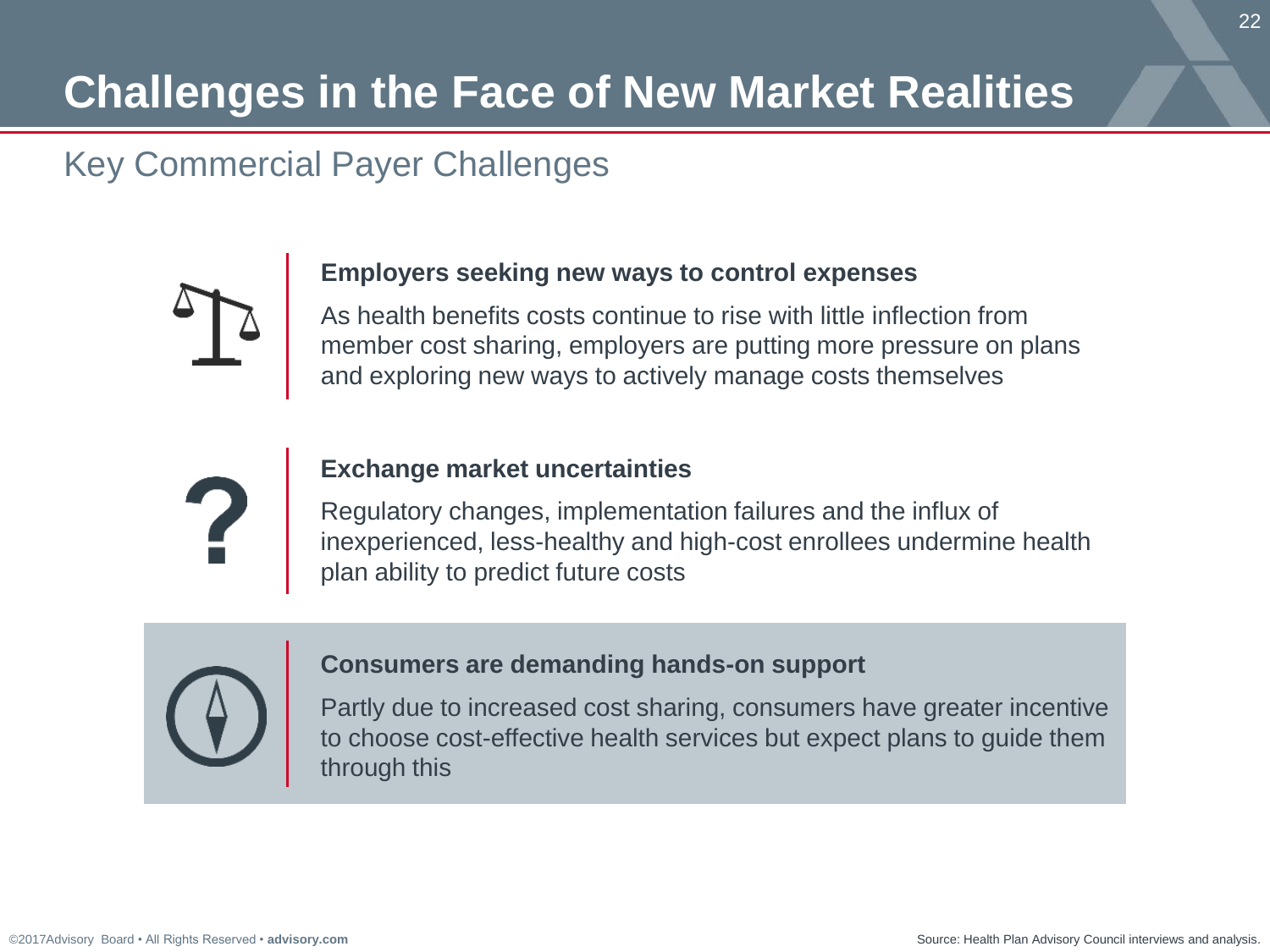## **The Crusade for Active Consumers**

### Cost Sharing Here to Stay—But Not Sufficient

#### **276% 100% 148%** *2006 2008 2010 2012 2014 2016* **Changes in Insurer and Member Spending** *Percentage Increases, Indexed at 100% in 2006*  $n = 1.05$  million to 15.3 million commercial enrollees' claims and encounter data sampled per year Health reform debate and ACA enactment CLAIMS DEDUCTIBLES 51% Workers with deductible over \$1,000, 2017 **More members enrolled in HDHPs Two Commonly Cited Shortfalls**  Decreases utilization, but insufficient to drive price shopping Window of impact above HSA/HRA 2 and below deductible too limited 1

Source: Claxton G, et al, "Increases in cost-sharing payments continue to outpace wage growth" Kaiser Family Foundation, June 15, 2018, https://www.healthsystemtracker.org/brief/increases-in[cost-sharing-payments-have-far-outpaced-wage-growth/#item-start; Kaiser/HRET Survey of](https://www.healthsystemtracker.org/brief/increases-in-cost-sharing-payments-have-far-outpaced-wage-growth/#item-start)  Employer-Sponsored Health Benefits, 2009-2017; Health Plan Advisory Council interviews and analysis.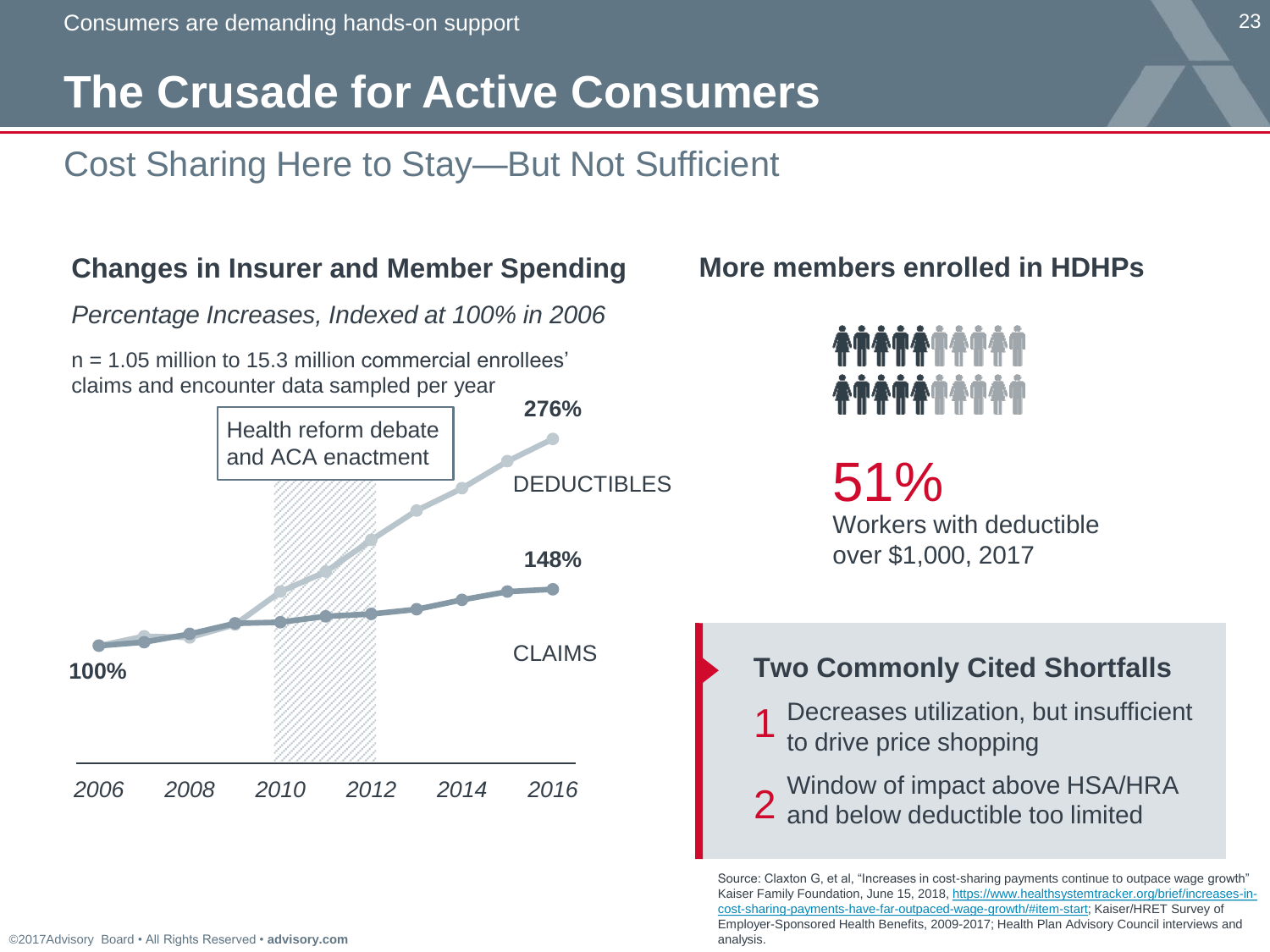## **Tools Mismatched to Consumer Needs**

### Industry Largely Struggling to Create Self-Service Options

### **Member Tool Use and Preferences**



### **Majority Report Difficulty Finding Cost Information**

*Consumer Assessment of Difficulty Locating Pricing Information for Doctors and Hospitals*



Source: DiJulio, B, et al, "Kaiser Health Tracking Poll: April 2015," Kaiser Family Foundation, April 2015, available at: [www.kff.org/health-costs/poll-finding/kaiser-health-tracking-poll-april-2015/;](http://www.kff.org/health-costs/poll-finding/kaiser-health-tracking-poll-april-2015/) Health Plan Advisory Council, "Shattering the Member Engagement Myth, The Advisory Board Company, March 2015, available at: https://www.advisory.com/research/health-plan[advisory-council/members/briefs/shattering-member-engagement-myth; Health Plan Advisory Council interviews and analysis](https://www.advisory.com/research/health-plan-advisory-council/members/briefs/shattering-member-engagement-myth).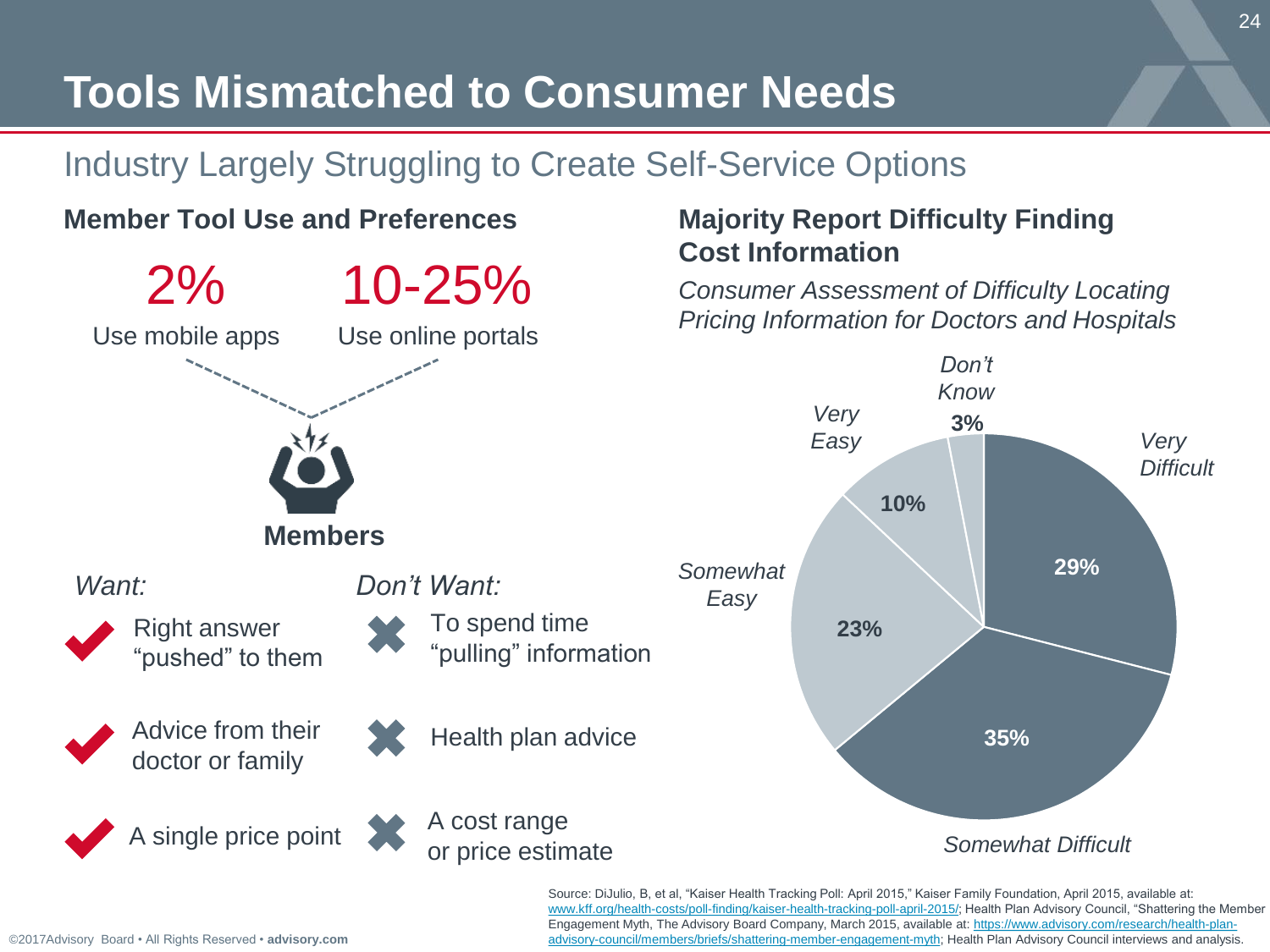## **Stepping Up to Serve Members**

### Feature Members' Priorities to Lead Them to Plan Priorities

| 9:41 AM<br><b>Chatar T</b>                     | <b>100N BIBBI</b><br>翕 | ** HOLDING TO<br>=                | <b>MA 13:0</b> | <b>TOO'S SHEET A</b> |
|------------------------------------------------|------------------------|-----------------------------------|----------------|----------------------|
| Hi Regy,<br>How can we help you today?         |                        | Hi Regy,                          |                |                      |
| <b>△ Ask us</b><br><b>√</b> Find care          |                        | You've walked 5,308 steps today!  |                |                      |
| Your doctors                                   | 安藤之                    | C2 Search for care, doctors, etc. |                |                      |
| Monthly bill                                   | Autopay on             |                                   | ۰              |                      |
| Health survey<br>Complete soon!                |                        | Sheps                             | My Plan        | Мезаврев             |
| <b>Steps</b><br>5,204 of 10,000                |                        |                                   |                |                      |
|                                                |                        | Drugs                             | Lab Results    | Postila              |
| My Plan<br><i>inbox</i><br>Profile<br>Settings |                        | Recent activity                   |                |                      |
| App features tools that:                       |                        |                                   | App features   |                      |
| Relate directly to                             |                        |                                   | step tracker   |                      |
| receiving care                                 |                        | ٠                                 | Preferred by   |                      |
| Impact care costs                              |                        |                                   | member testers |                      |



Sources: Perlera, Regy, "How We Designed Oscar 2.0", *Medium,* August 29, 2017, [https://medium.com/@perlerar/how-we-designed-oscar-2-0-fbba97087bae;](https://medium.com/@perlerar/how-we-designed-oscar-2-0-fbba97087bae) Deep Dive, Oscar, 2018, [https://www.hioscar.com/deepdive/virtual-care-platform;](https://www.hioscar.com/deepdive/virtual-care-platform) Oscar Health, New York City, NY, CA; Health Plan Advisory Council interviews and analysis.

• Solve complex problems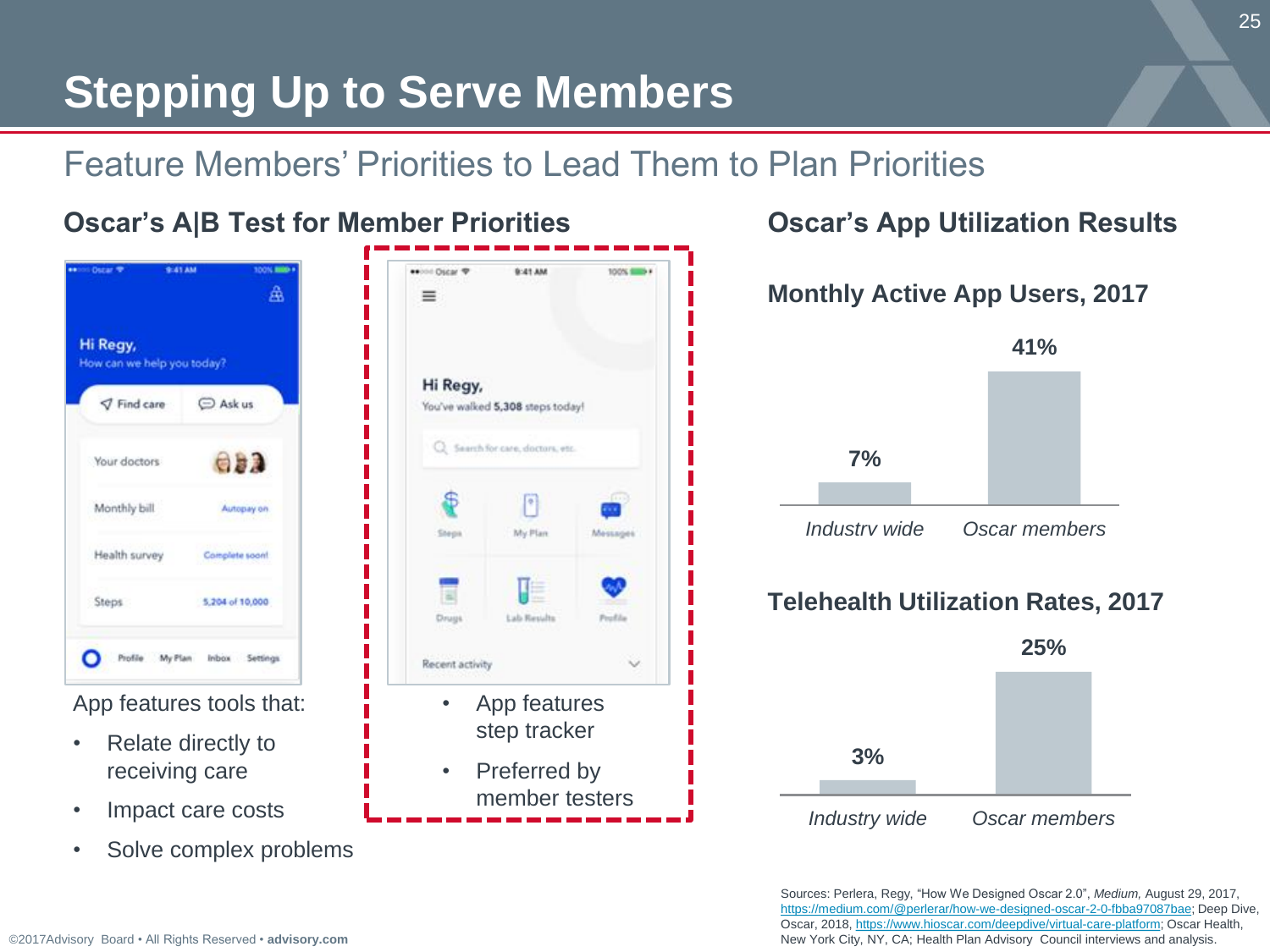26



Major Trends Impacting Commercial Insurance Plans

Key Advisory Board Resources for Commercial Insurance Plans

©2016 The Advisory Board Company • **advisory.com**

2

1

3